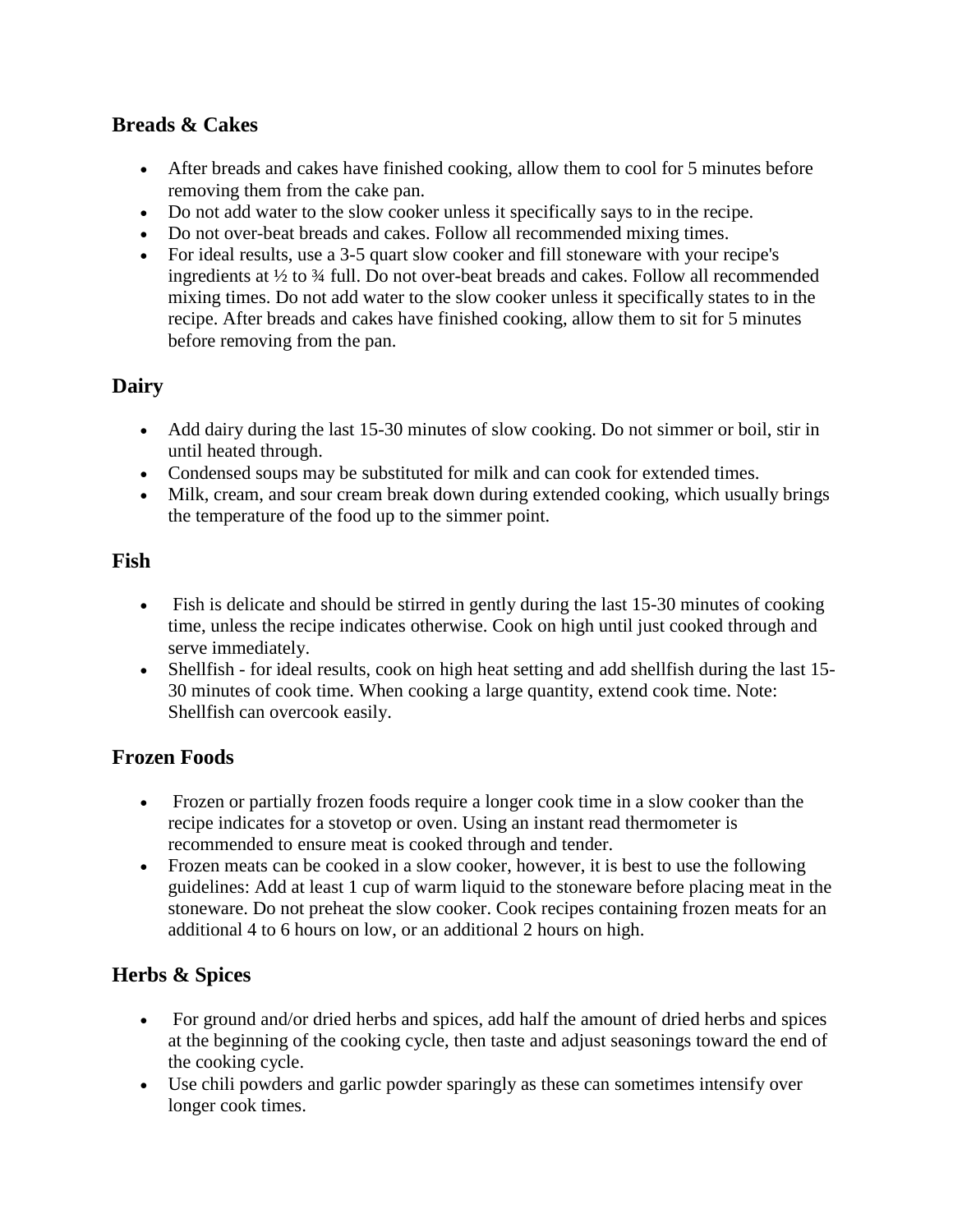- Always taste your dish at the end of cook cycle and correct seasonings, including salt and pepper.
- Tomatoes, vinegar, wine or citrus juice aids in the tenderization process. For long cook times, taste and add additional citrus during the last 15-30 minutes, if desired.
- Fresh herbs are best when added to the finished dish, not during the cooking cycle. If added at the beginning of the cooking cycle, many fresh herbs' flavor will dissipate over long cook times. For dishes with shorter cook times, hearty, fresh herbs, such as rosemary and thyme will hold up well.

# **Liquids**

- Liquid (Stock, Water, and Wine) In most instances, is not necessary to use more than  $\frac{1}{2}$ - 1 cup of liquid since juices in meats and vegetables are retained more in slow cooking than in conventional cooking.
- Excess liquid can be reduced and concentrated for great flavor. You can reduce excess liquid by slow cooking on the stovetop, removing meat and vegetables from stoneware or stirring in cornstarch, tapioca or tapioca powder and setting the slow cooker to high approximately 15 minutes until juices are thickened.

### **Meats**

- There are appropriate meat weights for specific size slow cookers (Example: 6 quart  $= 6$ ) pounds meat). Cut meat to cook at same rate as vegetables. For frozen meats, add liquid, use pre-cubed meat and add additional time to ensure meat is defrosted, fully cooked and tender.
- You can cook frozen meat in a Crock-Pot<sup>®</sup> Slow Cooker, but suggested cook time may need to be increased. To ensure meat is cooked through, use a meat thermometer. Meat should be well above 165°F to be tender.
- Specialty dishes, such as stuffed chops, stuffed steak rolls, stuffed cabbage leaves, stuffed peppers, or baked apples can be arranged in a single layer so they cook easily and can be served attractively.
- Roasts can be cooked without water when set on low. However, we recommend a small amount because the gravy is especially tasty. The more fat or "marbling" the meat has, the less liquid you need. Liquid is needed to properly soften and cook vegetables.
- Trim fats and wipe meats well to remove residue. If meats contain fats, brown in a separate skillet or broiler and drain well before adding to cooker. Season with salt and pepper. Place meat in stoneware on top of vegetables.
- Some people prefer the convenience of not pre-browning meat before adding to the slow cooker. Pre-browning meat does create another layer of prep work. If you prefer to prebrown meat, borwn or sear meats in a skillet, prior to adding to slow cooker. This will create greater depth of flavor to any dish as well as melt out fat that can be poured off before slow cooking.

### **Pasta, Rice & Beans**